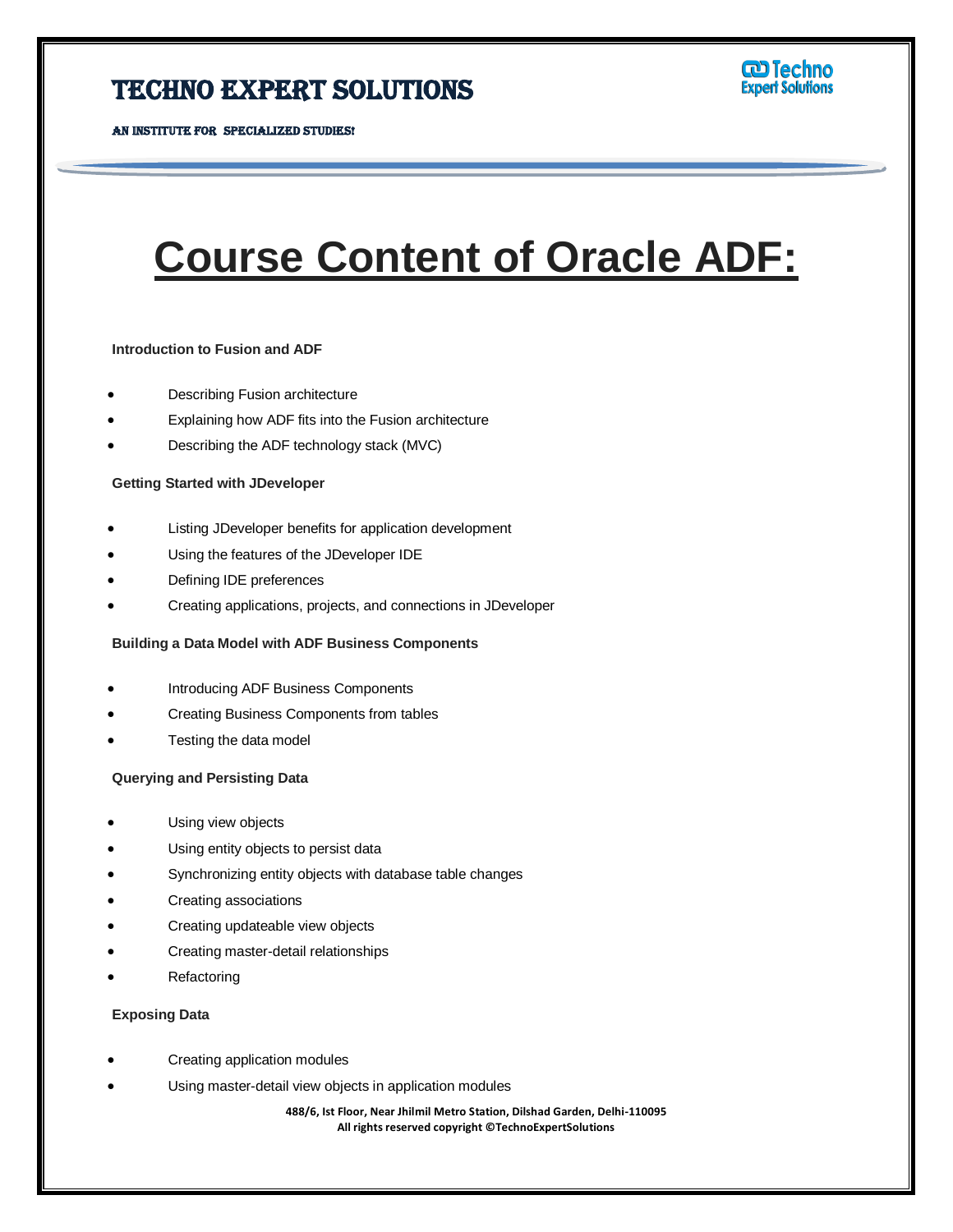

- Managing Business Components transactions
- Abstracting business services with ADF Model

# **Declaratively Customizing Data Services**

- Internationalizing the data model
- Editing business components
- Modifying default behavior of entity objects
- Changing the locking behavior of an application module

# **Programmatically Customizing Data Services**

- Generating Java classes
- Programmatically modifying the behavior of entity objects
- Programmatically modifying the behavior of view objects
- Adding service methods to an application module
- Using client APIs

#### **Validating User Input**

- Understanding validation options: Database, Data Model, or UI
- Triggering validation execution
- Handling validation errors
- Using Groovy expressions in validation
- Using programmatic validation

# **Troubleshooting ADF BC Applications**

- Troubleshooting the business service
- Troubleshooting the UI
- Using logging and diagnostics
- Using the JDeveloper debugger

#### **Understanding UI Technologies**

- Describing the use of Web browsers and HTML
- Describing the function of Servlets and JSPs

**488/6, Ist Floor, Near Jhilmil Metro Station, Dilshad Garden, Delhi-110095 All rights reserved copyright ©TechnoExpertSolutions**

Ī

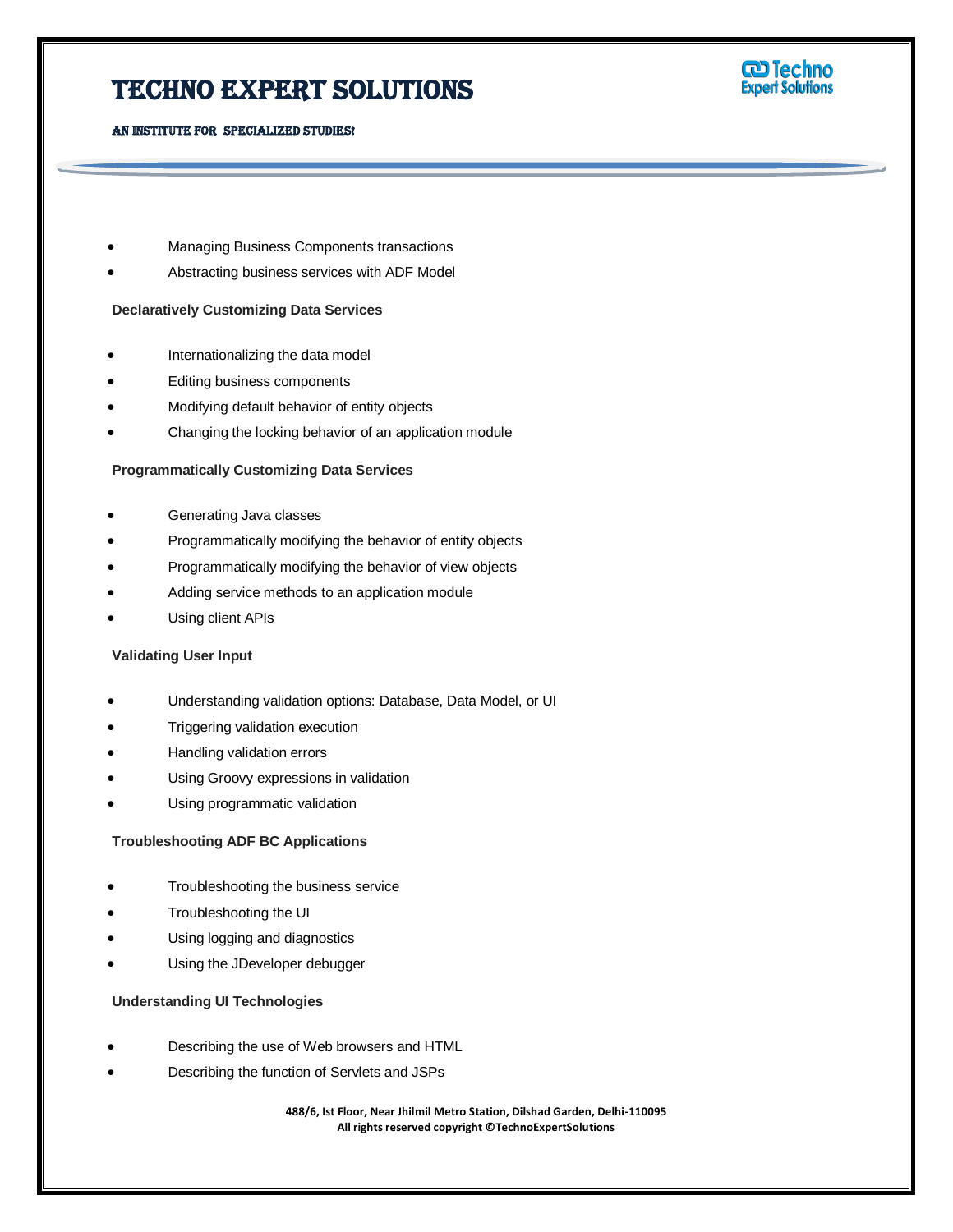

**co Techno**<br>Expert Solutions

Ī

#### AN INSTITUTE FOR SPECIALIZED STUDIES!

- Defining JavaServer Faces
- Explaining the JSF component architecture and JSF component types
- Explaining the purpose of backing beans and managed beans
- Describing the JSF life cycle
- Explaining how ADF Faces augments the JSF life cycle

# **Binding UI Components to Data**

- Creating a JSF page
- Adding UI components to a page
- Describing the ADF Model layer
- Using Expression Language in data bindings
- Using a Page Definition file
- Examining data binding objects and metadata files
- Binding existing components to data
- Running and testing the page

# **Planning the User Interface**

- Describing the Model-View-Controller design pattern
- Differentiating between bounded and unbounded task flows
- Creating and converting task flows
- Defining control flows
- Defining global navigation
- Creating routers for conditional navigation
- Calling methods and other task flows
- Implementing validation in the user interface

# **Adding Functionality to Pages**

- Internationalizing the user interface
- Using component facets
- Displaying tabular data in tables
- Displaying hierarchical data in trees
- Displaying text or media with icons and images
- Defining search forms and display results

**488/6, Ist Floor, Near Jhilmil Metro Station, Dilshad Garden, Delhi-110095 All rights reserved copyright ©TechnoExpertSolutions**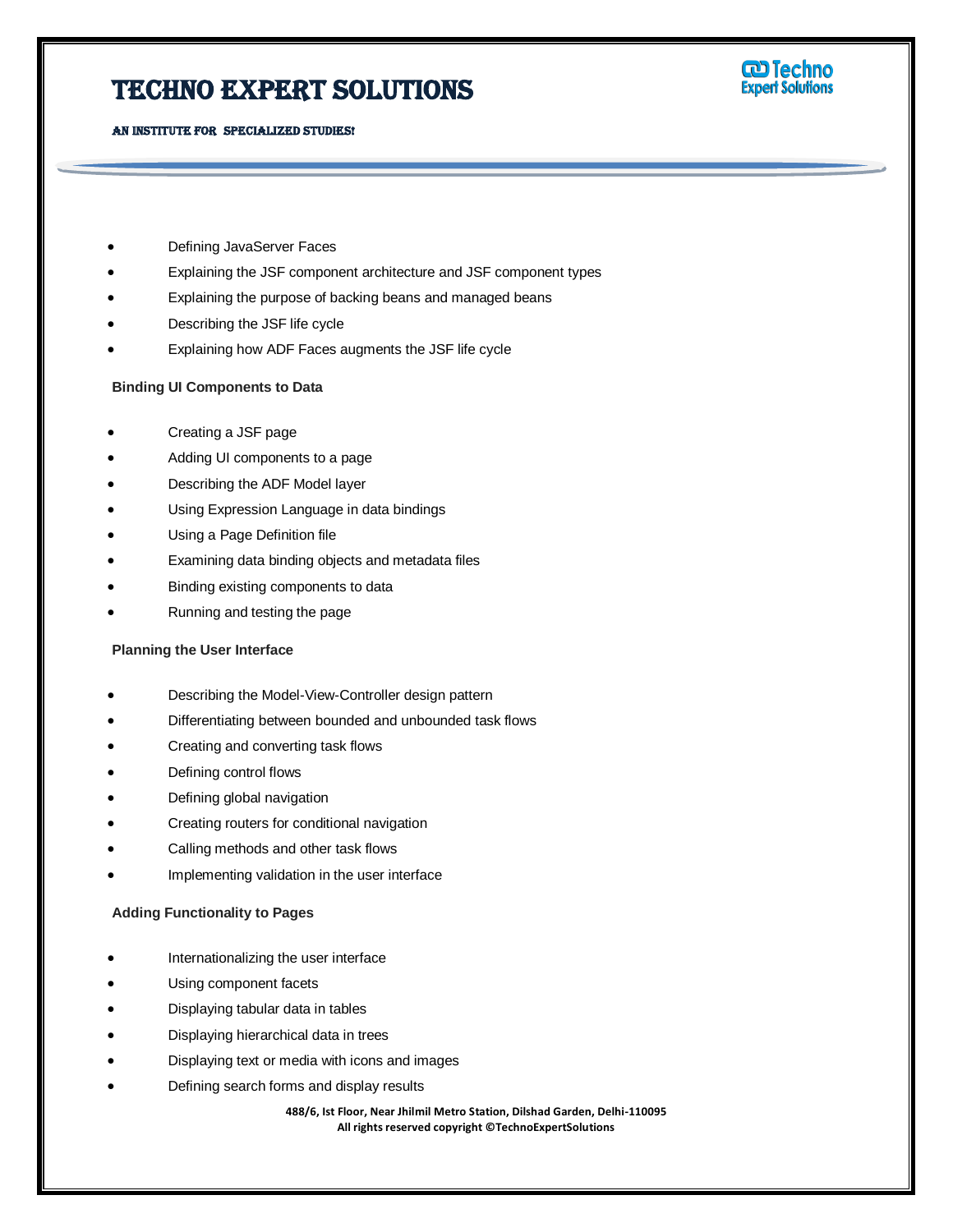

Displaying data graphically

# **Implementing Navigation on Pages**

- Using ADF Faces navigation components
- Using buttons and links
- Using menus for navigation
- Using breadcrumbs
- Using a train component

# **Achieving the Required Layout**

- Using complex layout components
- Explaining how to use ADF Faces skins
- Using dynamic page layout

# **Ensuring Reusability**

- Designing for reuse
- Using task flow templates
- Creating and using page templates
- Creating and using declarative components
- Creating and using page fragments
- Deciding which type of reusable component to use

# **Passing Values Between UI Elements**

- Defining the data model to reduce the need to pass values
- Using a managed bean to hold values
- Using page parameters
- Using task flow parameters
- Passing values from containing pages to regions

# **Responding to Application Events**

- Using managed beans
- Coordinating JSF and ADF lifecycles

**488/6, Ist Floor, Near Jhilmil Metro Station, Dilshad Garden, Delhi-110095 All rights reserved copyright ©TechnoExpertSolutions**

Ī